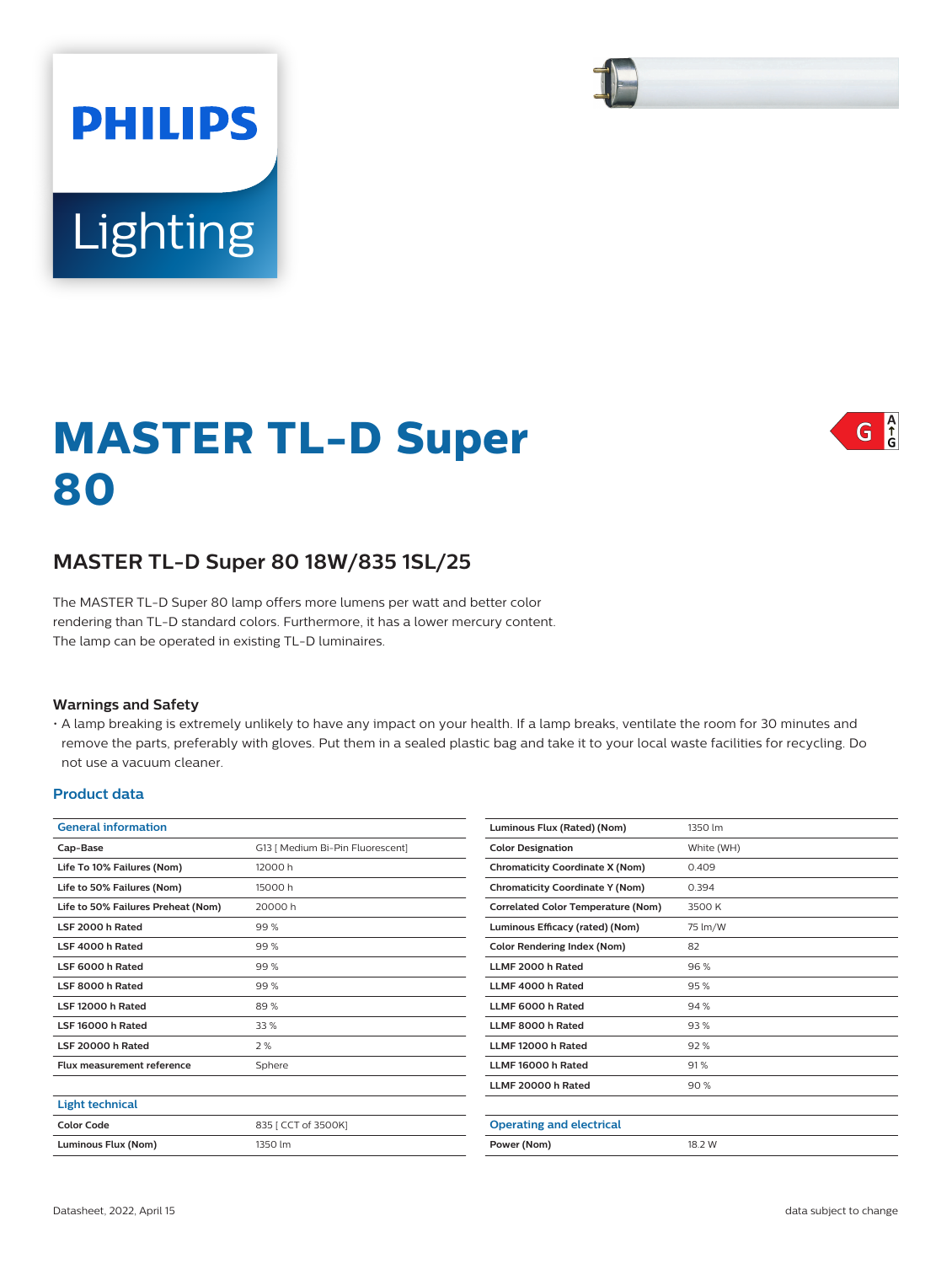# **MASTER TL-D Super 80**

| Lamp Current (Nom)              | 0.360 A           |  |  |
|---------------------------------|-------------------|--|--|
|                                 |                   |  |  |
| <b>Temperature</b>              |                   |  |  |
| Design Temperature (Nom)        | $25^{\circ}$ C    |  |  |
|                                 |                   |  |  |
| <b>Controls and dimming</b>     |                   |  |  |
| <b>Dimmable</b>                 | Yes               |  |  |
|                                 |                   |  |  |
| <b>Mechanical and housing</b>   |                   |  |  |
| <b>Bulb Shape</b>               | T8 [ 26 mm (T8)]  |  |  |
|                                 |                   |  |  |
| <b>Approval and application</b> |                   |  |  |
| <b>Energy Efficiency Class</b>  | G                 |  |  |
| Mercury (Hg) Content (Max)      | 2 mg              |  |  |
| Mercury (Hg) Content (Nom)      | 2.0 <sub>mg</sub> |  |  |
|                                 |                   |  |  |

| Energy Consumption kWh/1000 h        | 19 kWh                              |  |  |
|--------------------------------------|-------------------------------------|--|--|
| <b>EPREL Registration Number</b>     | 423362                              |  |  |
|                                      |                                     |  |  |
| <b>Product data</b>                  |                                     |  |  |
| Full product code                    | 871150063168840                     |  |  |
| Order product name                   | MASTER TL-D Super 80 18W/835 1SL/25 |  |  |
| <b>EAN/UPC - Product</b>             | 8711500631688                       |  |  |
| Order code                           | 927920083523                        |  |  |
| <b>Numerator - Quantity Per Pack</b> | 1                                   |  |  |
| Numerator - Packs per outer box      | 25                                  |  |  |
| Material Nr. (12NC)                  | 927920083523                        |  |  |
| Net Weight (Piece)                   | 71.000 g                            |  |  |
| <b>ILCOS Code</b>                    | FD-18/35/1B-E-G13                   |  |  |

## **Dimensional drawing**

| - |               |  |
|---|---------------|--|
|   | Α             |  |
|   | B             |  |
|   | $\mathcal{C}$ |  |

#### **MASTER TL-D Super 80 18W/835 1SL/25**

### **Photometric data**



**LDPB\_TL-D8\_835-Spectral power distribution B/W**

| Product              | $D(max)$ A (max) | B (max)                                 | B (min) | $C$ (max) |
|----------------------|------------------|-----------------------------------------|---------|-----------|
| MASTER TL-D Super 80 |                  | 28 mm 589.8 mm 596.9 mm 594.5 mm 604 mm |         |           |
| 18W/835 1SL/25       |                  |                                         |         |           |